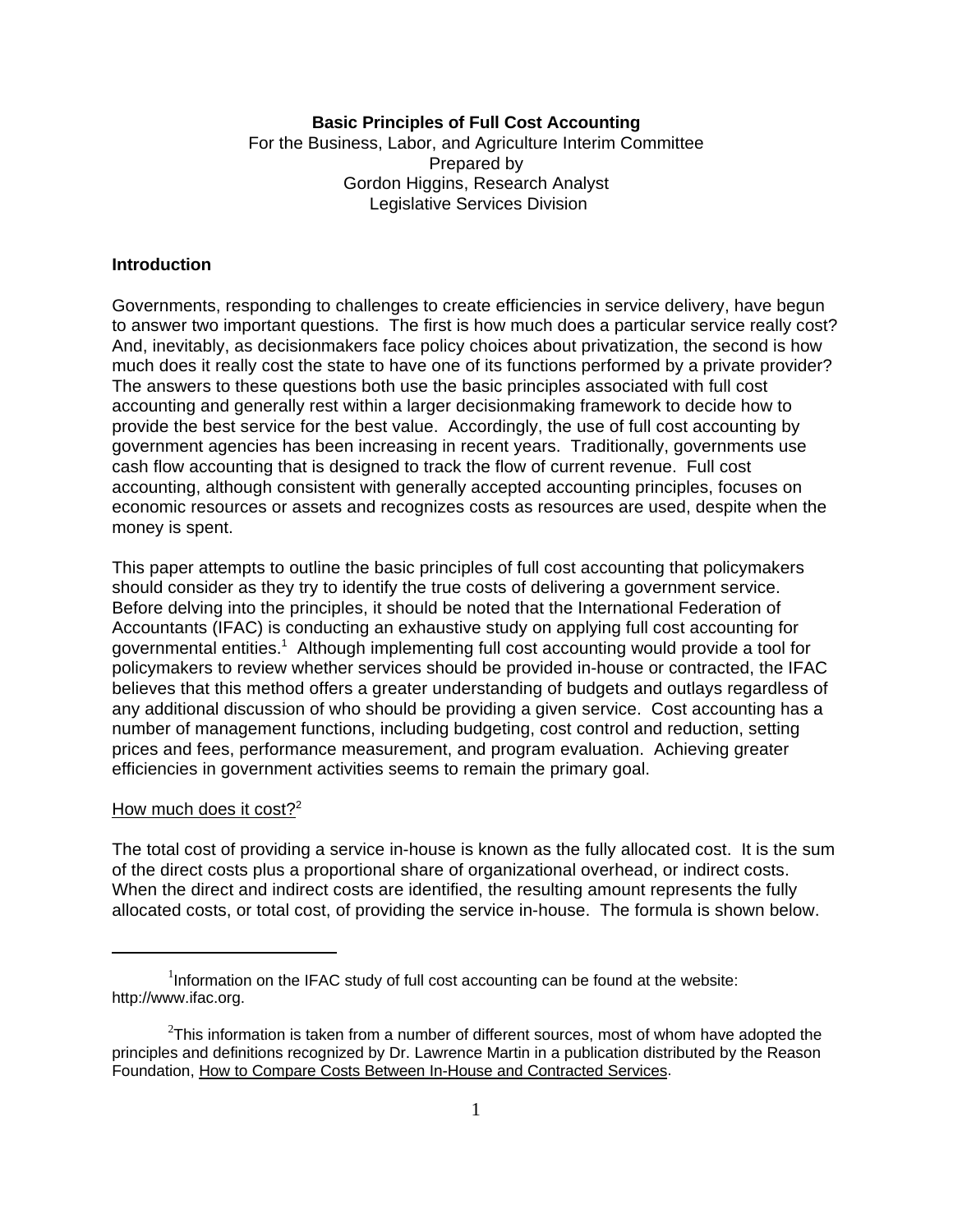# **Direct Costs + Indirect Costs = Fully Allocated Cost (Price of the Service)**

### **Direct Costs**

*Direct Costs* are those items that only benefit and are only chargeable to the service. Commonly, these direct costs include:

- salaries:
- wages; and
- benefits of government employees working solely on delivering the service.

Direct costs also include:

- $\bullet$  supplies;
- materials;
- $\cdot$  travel:
- $\bullet$  printing;
- rent;
- utilities:
- communications; and
- any other costs expended for the exclusive benefit of the service.

Within the direct cost component of the equation, some costs are occasionally overlooked. Although not exhaustive, these overlooked costs may include:

- interest:
- pension costs;
- staff training costs;
- property insurance costs; and
- facilities and equipment costs.

*Interest* on capital items purchased for the exclusive use of a service through some financial arrangement should be included in calculation of the direct cost of service delivery. An example of interest inclusion is the purchase of a piece of heavy equipment. If this purchase were financed, interest payments are typically taken from a government's general fund, but the interest cost should be included in the cost of providing a service.

*Pension costs* of government employees should also be included in the direct cost analysis. Even if pension plans are not fully funded, this cost is indeed a cost that affects the overall analysis and should be included.

### **Indirect Costs**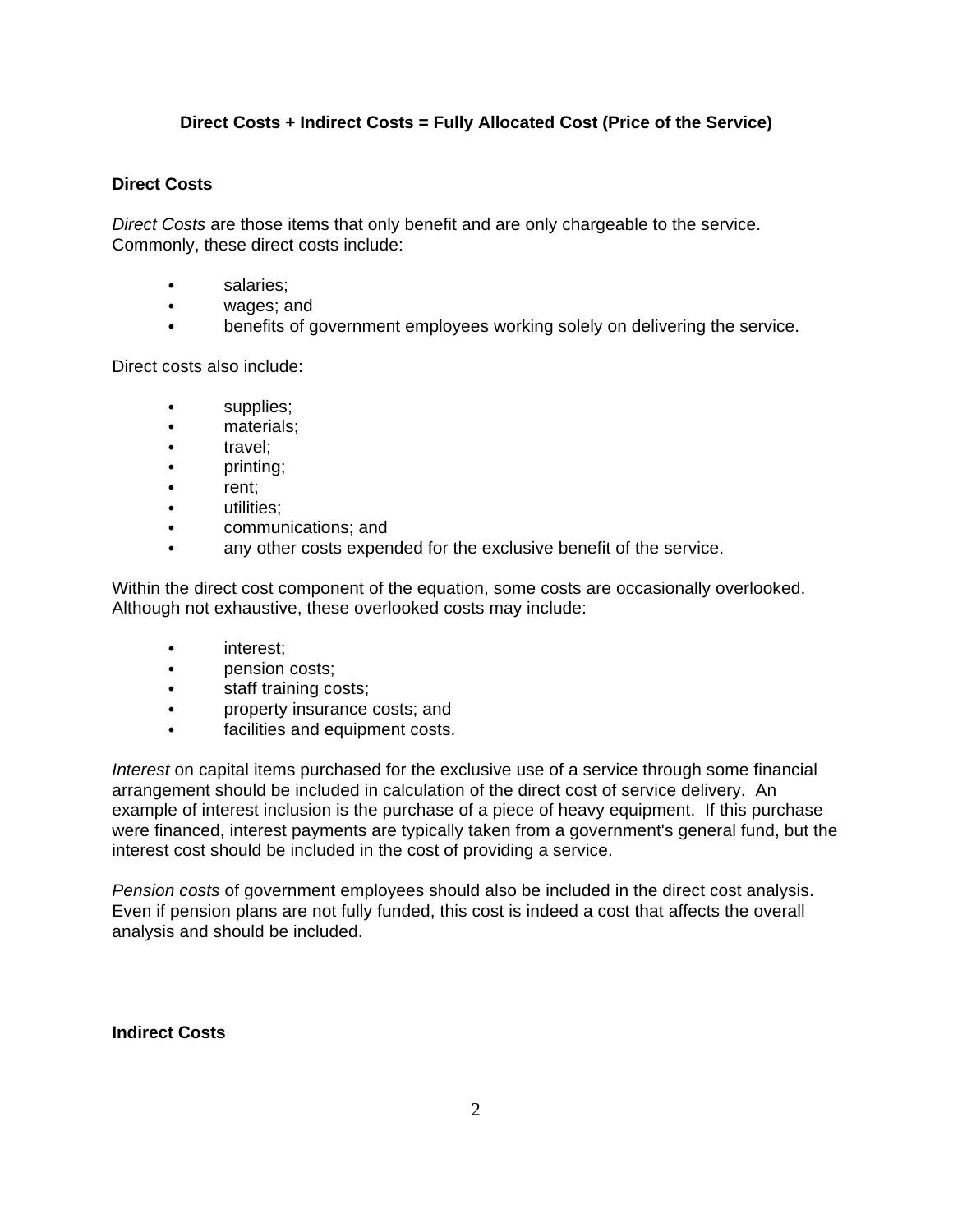*Indirect Costs*, also referred to as *overhead costs*, are costs that benefit two or more government services or programs. The expenses of various administrative and support services that are necessary to the administration of the particular service also include support for additional services. The examples of indirect costs are the same as direct costs, with the only distinction being that these costs are not exclusively directed at a particular service.

Indirect costs are generally apportioned among government services using some allocation method. Agencies may assume that the indirect costs are proportional to the number of employees conducting the service, or they may assume that the costs are proportional to the total budget of the service. In essence, the indirect costs are related in size to some measurement of the direct cost of the service.

#### Can It Be Done for Less?

Experts in full cost accounting generally state that using this method to estimate savings that may be realized by privatizing a particular service is generally inappropriate. The amount saved is not the difference between the agencies fully allocated costs and the total contracting costs. Although there are many options within the privatization sphere, the most common is the private vendor contracting option. Again, many experts suggest that contracting does not result in a dollar-for-dollar reduction in overhead costs. If a governmental agency is considering employing a full cost accounting methodology to assist the agency in making an informed decision about privatization and any cost savings associated with privatization, the appropriate agency costs to use are avoidable costs.

### **Avoidable Costs**

*Avoidable costs* are government costs that will not be incurred if the service, or a portion of the service, is contracted to private providers. Obviously, most of the direct costs attributable to the service are avoidable. Determining which government indirect costs are avoidable is a difficult task and subject to the judgment of the decisionmakers. There are, however, three factors that can be used to guide this process.

- C *The determination of the public sector to reallocate resources effectively and efficiently.* In a private sector operation, the decision to discontinue or even contract a particular service function generally results in a rapid reallocation of resources to reduce overhead and maximize profit. Without the profit motivation being present in public agencies, the extent that overhead can be reduced through contracting is a product of the government's ability to restructure its mission and allocate resources toward different delivery functions.
- The extent of the privatization efforts, in both the particular service area and any *service area that are supported by the same government departments*. This consideration addresses the cumulative effect of privatization efforts. In essence, overhead may not be reduced in a service unit with a small number of employees unless several other small service functions, all related in some manner, were contracted as well. Separately, the contracts would have negligible impact; taken overall, the savings may be significant.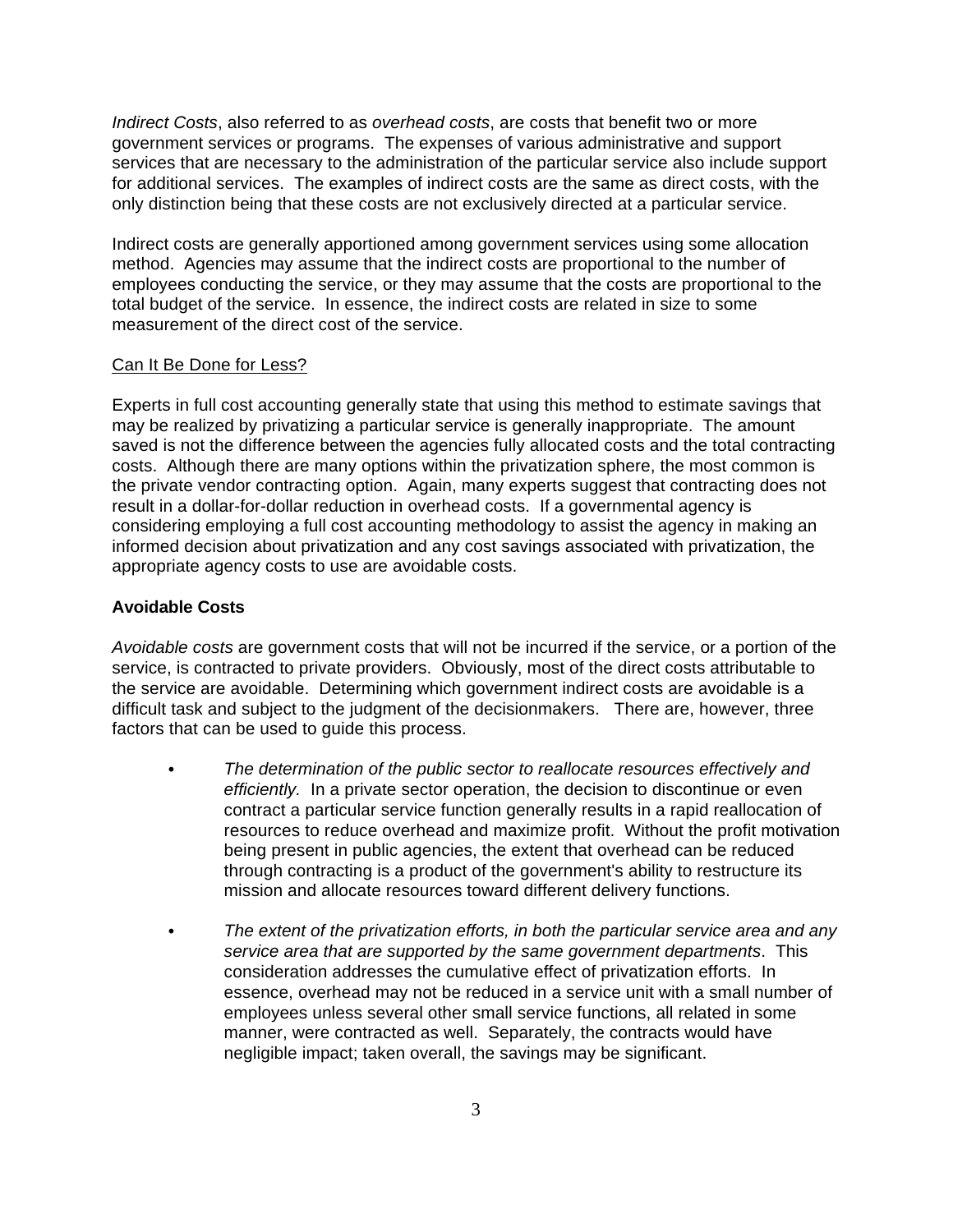• The time period that resource allocation is expected to occur. In some cases, overhead may not be avoidable in the short-term, but may be avoidable in the long-term. An example would be a service contract that leaves an agency holding leases on storage or office space that is in excess of its need. Those leases must be paid, but, once the lease term expires, do not need to be renewed.

Emphasizing avoidable costs in a cost comparison is a product of full cost accounting. If governments seek to use full cost accounting principles to determine whether privatization efforts are in the best interest of service consumers, the principle equation is all avoidable costs minus total contracting costs.

# **Avoidable Costs - Total Contracting Costs = Estimated Costs Savings**

### **Costs of Contracting**

The total cost of contract service delivery is the sum of contractor costs, plus contract administration costs, plus an allowance for one-time conversion costs, minus offsetting revenue. The equation looks like this:

# **(Contractor Costs + Contract Administration Costs + One-Time Conversion Costs) - Offsetting Revenue = Cost of Contract Service Delivery**

*Contractor Costs* are simply the total costs that a contractor proposes to charge for delivering a service.

*Contract Administration Costs* can be defined as all those activities performed by government from the time that the decision to contract is made to the time that final payment is made. Examples of these costs include:

- procurement;
- contract negotiations;
- contract award:
- processing amendment and change orders;
- **•** resolution of disputes;
- processing contractor invoices;
- contract monitoring and evaluation.

*One-Time Conversion Costs* may be incurred in transferring a government service to the private sector provider. These costs are generally defined as personnel related costs, such as unemployment compensation, accrued annual or sick leave, and any other severance considerations that need to be accounted for given the possibility of terminating public employees.

A second conversion cost may be any material-related costs associated with the preparation and transfer of government property. The third conversion cost may typically consist of lease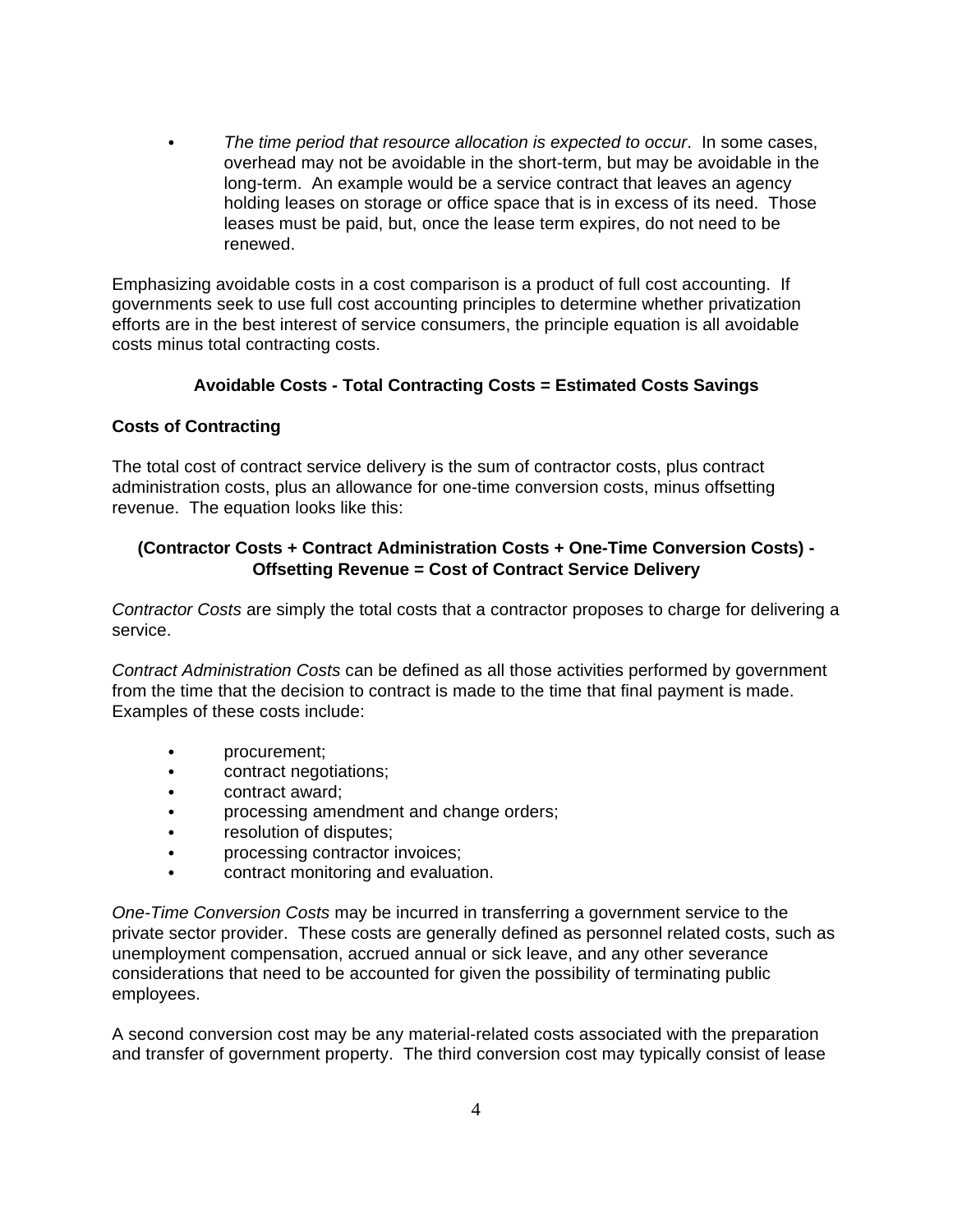or rental agreements that must be terminated or the costs of unused or underused equipment that is not transferred or sold to private providers.

Finally, *offsetting revenue* is any new or enhanced revenue stream that will accrue to government as a result of contracting for a service. The increase in tax revenue is an offsetting revenue that must be deducted from the cost of contract service delivery.

# **The Florida Model**<sup>3</sup>

The Florida House of Representatives Committee on Governmental Operations developed a cost comparison decisionmaking tool that is used for the express purpose of determining whether government services should be subject to a privatization program. What follows are the definitions that government agencies in Florida use to make their determination.

The Committee developed a worksheet that reflects an indepth consideration of costs associated with privatization, including any hidden costs. It divided the worksheet into three cost categories:

- Personnel Costs;
- Overhead and Administrative Support Costs; and
- Other Costs.

For the purposes of the analysis, Personnel Costs are made up of salaries, benefits, and other compensation.

Overhead and Administrative Support Costs have several subcategories, including:

- travel;
- materials and supplies;
- equipment;
- data processing services;
- communications;
- facilities; and
- other overhead.

Other Costs were divided into three subcategories:

- consultant fees:
- legal assistance; and
- impact on other state agencies.

Although there are some distinctions apparent between the general model identified by Martin and the model developed in Florida, the common principles and definitions are similar. In Florida's case, the goal of the Committee was to develop a mechanism to accurately reflect the

<sup>&</sup>lt;sup>3</sup>Privatization, Florida House of Representatives Committee on Governmental Operations, Final Report, December 1995.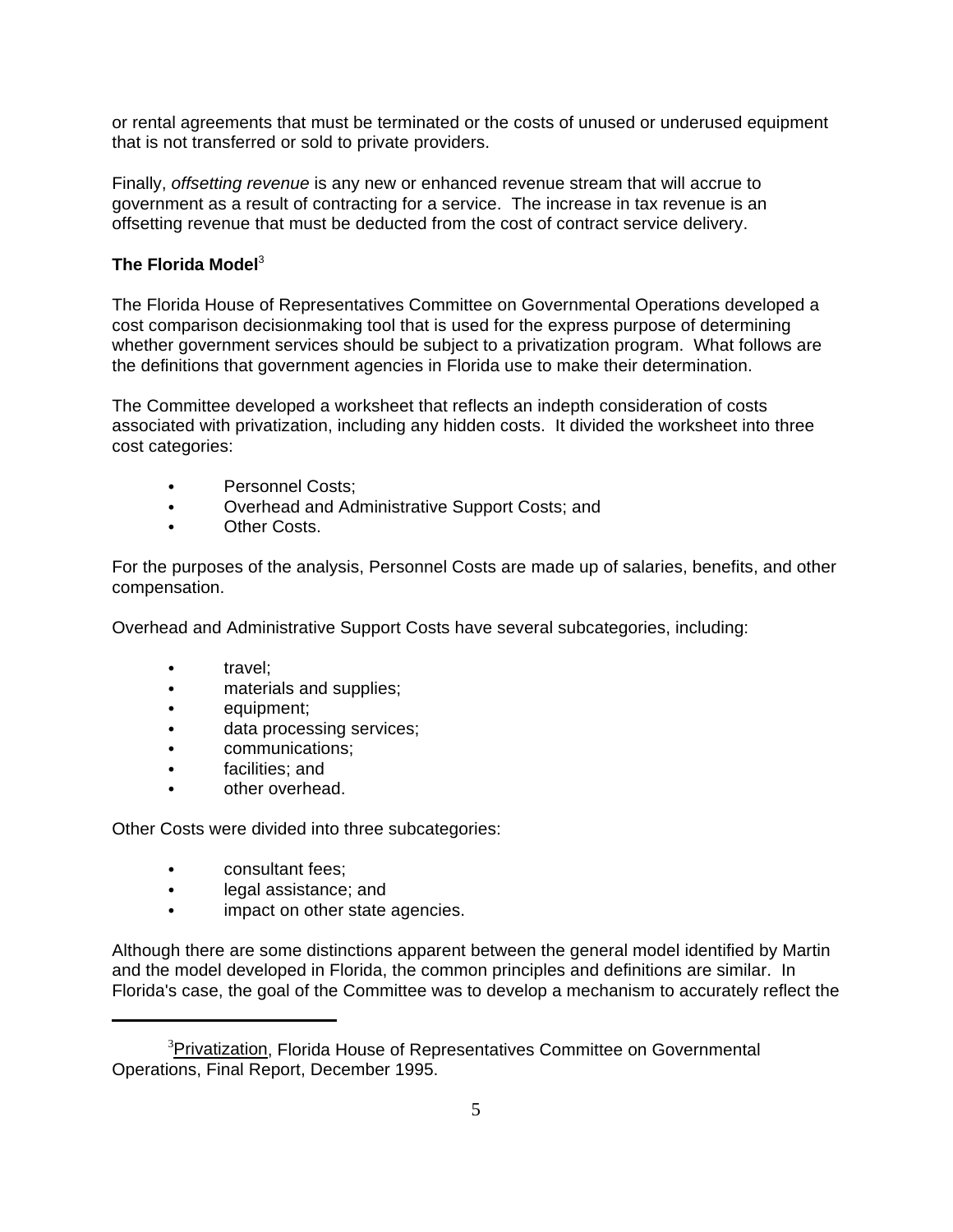true costs associated with conducting a service in-house so that decisionmakers could make a comparison between private providers and public providers. The Florida model uses the equation presented at the beginning of this paper.

# **Personnel Costs + Overhead and Administrative Support Costs + Other Costs = Fully Allocated Costs**

# **Conclusion**

This paper represents the most basic elements of full cost accounting and a representation of the necessary factors that should be considered before determining the actual savings that might be realized by efforts to privatize certain governmental services.

Whether decisionmakers use this information to address competitive issues between private vendors and public organizations or as a disclosure method for determining how tax revenue is spent by government, the critical objectives are determining what the true cost of providing a service is and how that information can be used to provide for a more efficient delivery of that service.

Cl2255 9356ghxa.